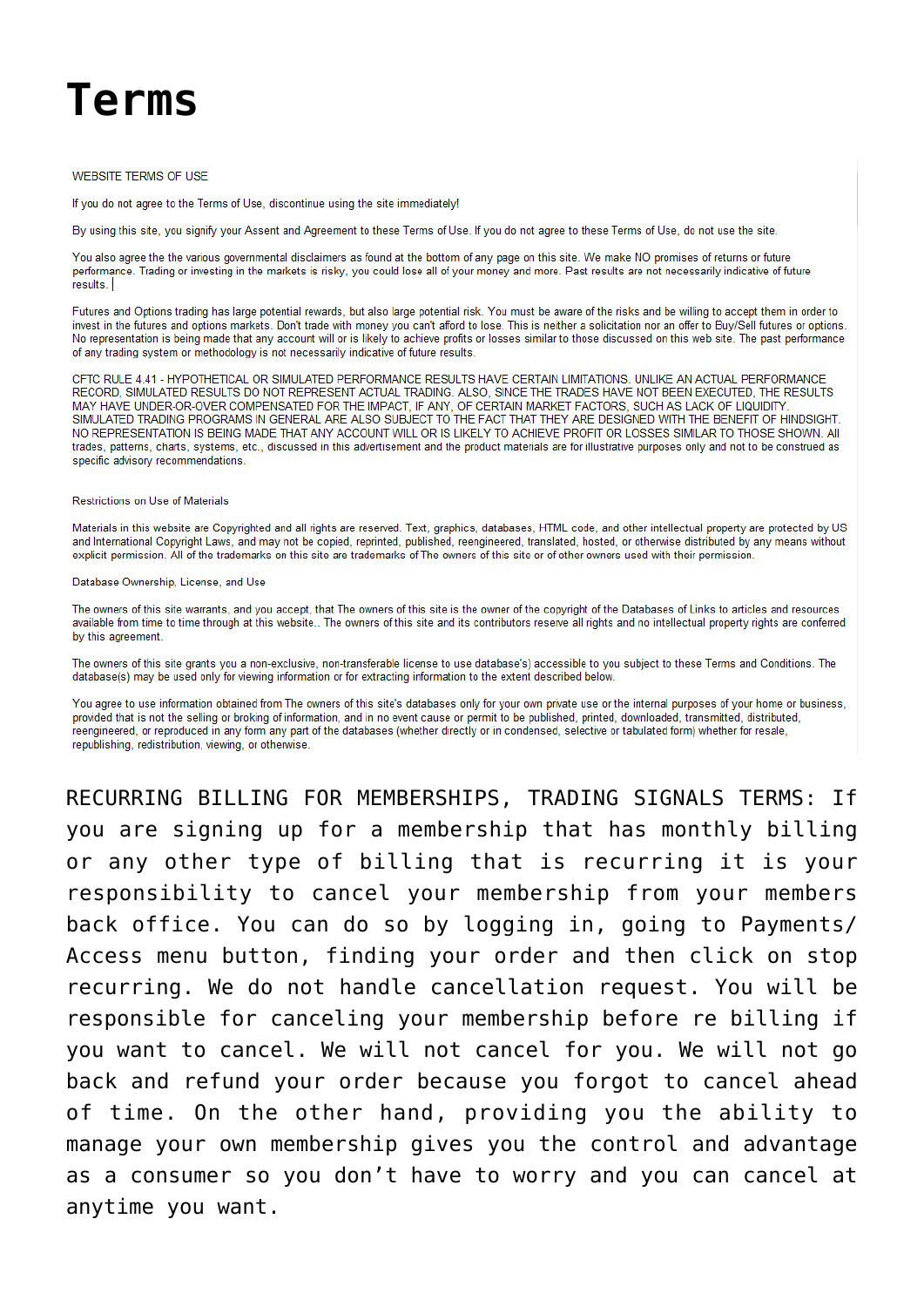Nevertheless, you may on an occasional limited basis download or print out individual pages of information that have been individually selected, to meet a specific, identifiable need for information which is for your personal use only, or is for use in your business only internally, on a confidential basis. You may make such limited number of duplicates of any output, both in machine-readable or hard copy form, as may be reasonable for these purposes only. Nothing herein shall authorize you to create any database, directory or hard copy publication of or from the databases, whether for internal or external distribution or use

## Liability

The materials in this site are provided "as is" and without warranties of any kind either express or implied. The owners of this site disclaims all warranties, express or implied, including, but not limited to, implied warranties of merchantability and fitness for a particular purpose. The owners of this site does not warrant that the functions contained in the materials will be uninterrupted or error-free, that defects will be corrected, or that this site or the server that makes it available are free of viruses or other harmful components. The owners of this site does not warrant or make any representations regarding the use or the results of the use of the materials in this site in terms of their correctness, accuracy, reliability, or otherwise. You (and not The owners of this site assume the entire cost of all necessary servicing, repair or correction. Applicable law may not allow the exclusion of implied warranties, so the above exclusion may not apply to VOU

Under no circumstances, including, but not limited to, negligence, shall The owners of this site be liable for any special or consequential damages that result from the use of or the inability to use the materials in this site, even if The owners of this site or a The owners of this site authorized representative has been advised of the possibility of such damages. Applicable law may not allow the limitation or exclusion of liability or incidental or consequential damages, so the above limitation or exclusion may not apply to you. In no event shall The owners of this site's total liability to you for all damages, losses, and causes of action (whether in contract, tort, including but not limited to, negligence or otherwise) exceed the amount paid by you, if any, for accessing this site.

Facts and information at this website are believed to be accurate at the time they were placed on the website. Changes may be made at any time without prior notice. All data provided on this website is to be used for information purposes only. The information contained on this website and pages within, is not intended to provide specific legal, financial or tax advice, or any other advice, whatsoever, for any individual or company and should not be relied upon in that regard. The services described on this website are only offered in jurisdictions where they may be legally offered. Information provided in our website is not all-inclusive, and is limited to information that is made available to The owners of this site and such information should not be relied upon as all-inclusive or accurate.

Refund policy - accept where applicable by law, there are no refunds on courses that contain a system or a strategy. We do this to combat past abuses and to protect the system for those who have purchased and are using the system. Additionally once you know the rules from video, PDF or audio based trading system you will have the ability to We intend to make great products that work well but if you are not willing to take the risk of purchase do not buy our systems and strategies. If you have any questions about the product or suggestions to make it better we more than appreciate your feed back. You can contact us from the contact link on this site

## **Links and Marks**

The owner of this site is not necessarily affiliated with sites that may be linked to this site and is not responsible for their content. The linked sites are for your convenience only and you access them at your own risk. Links to other websites or references to products, services or publications other than those of The owners of this site and its subsidiaries and affiliates at this website, do not imply the endorsement or approval of such websites, products, services or publications by The owners of this site or its subsidiaries and affiliates.

Certain names, graphics, logos, icons, designs, words, titles or phrases at this website may constitute trade names, trademarks or service marks of The owners of this site or of other entities. The display of trademarks on this website does not imply that a license of any kind has been granted. Any unauthorized downloading, re-transmission, or other copying of modification of trademarks and/or the contents herein may be a violation of federal common law trademark and/or copyright laws and could subject the copier to legal action.

Confidentiality of Codes, Passwords and Information

You agree to treat as strictly private and confidential any Subscriber Code, username, user ID, or password which you may have received from The owners of this site, and all information to which you have access through password-protected areas of The owners of this site's websites and will not cause or permit any such information to be communicated, copied or otherwise divulged to any other person whatsoever.

## Other Legal Stuff

These Terms of Use will apply to every access to at this website.. The owners of this site reserves the right to issue revisions to these Terms of Use by publishing a revised version of this document on this site: that version will then apply to all use by you following the date of publication. Each access of information from The owners of this site will be a separate, discrete transaction based on the then prevailing terms.

This Terms of Use and the license granted may not be assigned or sublet by You without The owners of this site's written consent in advance.

These Terms of Use shall be governed by, construed and enforced in accordance with the laws of the Nevada, as it is applied to agreements entered into and to be performed entirely within such jurisdiction.

To the extent you have in any manner violated or threatened to violate The owners of this site and/or its affiliates' intellectual property rights. The owners of this site and/or its affiliates may seek injunctive or other appropriate relief in any state or federal court in the State of Nevada, and you consent to exclusive jurisdiction and venue in such courts.

If any provision of this agreement is void or unenforceable in whole or in part, the remaining provisions of this Agreement shall not be affected thereby.

#### Termination

These Terms of Use agreement are effective until terminated by either party. You may terminate this agreement at any time by destroying all materials obtained from any and all at this website. site(s) and all related documentation and all copies and installations thereof, whether made under the terms of this agreement or otherwise. This agreement will terminate immediately without notice at The owners of this site's sole discretion, should you fail to comply with any term or provision of this agreement. Upon termination, you must destroy all materials obtained from this site and any and all other at this website. site's) and all copies thereof, whether made under the terms of this agreement or otherwise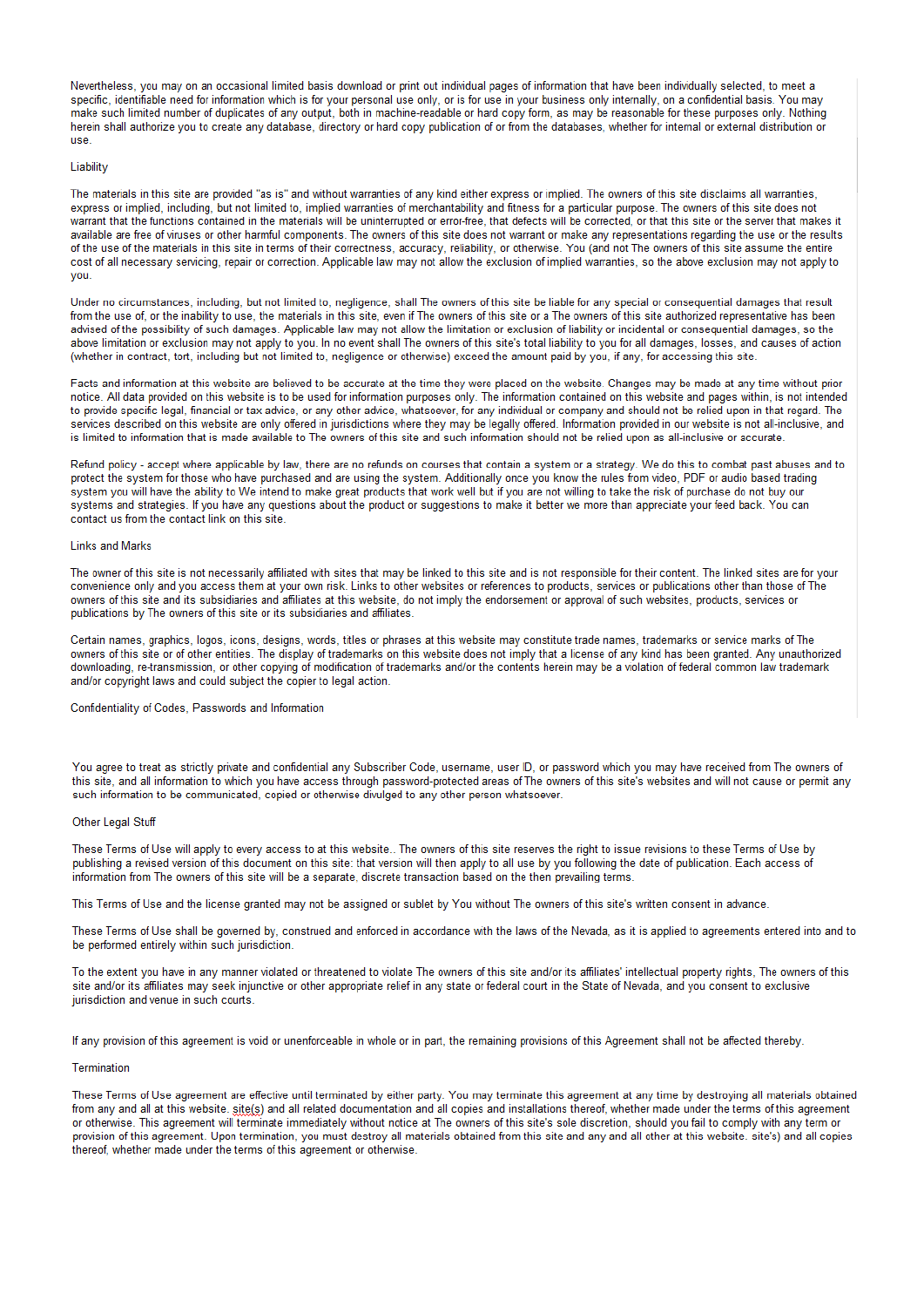Note: there is no "lifetime access" to a product. There's no guarantee of Lifetime access to a product. You did not buy the recordings you bought access to the information. When that access is cut off due to business or technical problems as noted below then you will have no more access do the product. Yes you have access as long as this website is up but when the website is down then all of your access to all products that you purchased is terminated. So your access to be able to go back and access the information from the product is limited to this website's availability. Hence your purchase was to enable you immediate access to the information but no future access to the information is guaranteed. Now we hope to have this website up for a long time but we cannot promise you the future. And if we stop to stop doing business, if we go out of business, if we forget to renew our domain, if we forget to renew our hosting, or any other scenario that would cause us to stop maintaining our websites or have technical problems all information can disappear in a "poof".

We also tell you this now so you will pay close attention to the materials you purchased and learn them now. You're supposed to do that anyways and that is for your benefit. So learn the materials now and put them to work. Make sure you take good notes.

So in summary rewrite this for clarity because some of you have a lot of our products. Some of you have bought some of our products many years ago and have sought to gain access many years later after forgetting a login. So we are reminded to tell you that you do not have lifetime access to our products you have only immediate access although we hope to provide you access for a long time we cannot guarantee you that. This is just how things are on the internet with membership area accessed products.

You agree that we reserve the right to cut off access from any customer who acts in a belligerent or offensive way towards any member or employee of our company through any form of